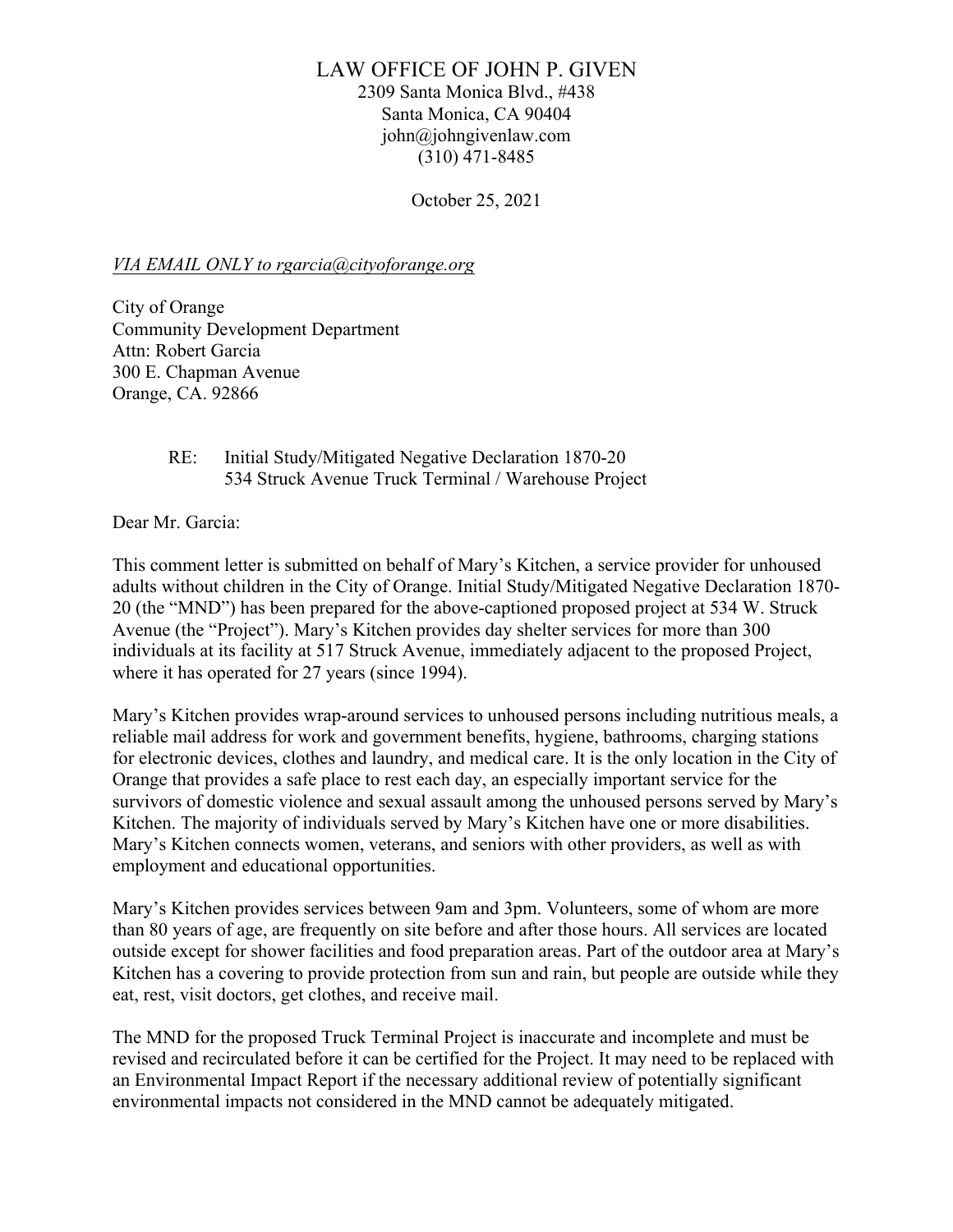### **The MND's Existing Setting Contains Significant Inaccuracies that Must be Corrected**

Mary's Kitchen is mentioned only twice in the MND's 135 pages (in consecutive sentences in the Introduction). Describing the existing setting to the north of the Project site, the MND states:

> The property to the north of the Project site, on the opposite side of Struck Avenue, is designated for Public Facility uses and includes the City of Orange Public Works Department and Mary's Kitchen, a social services organization. Additionally, a future residential development project is proposed on the property immediately north of Mary's Kitchen. (MND, p. 1-6.)

The MND fails to provide a complete or accurate description of Mary's Kitchen, including the nature of the services it provides, and that it provides all of its services except shower facilities outdoors. As a result, the MND fails to consider that many persons, including service providers, volunteers, and unhoused persons, are located outdoors there Monday through Saturday each week between 9am and 3pm. In addition, while Mary's Kitchen has an odd street number, it is *not* located across the street from the proposed Project site as described in the MND—it is actually adjacent to the Project site at the end of the Struck Avenue cul-de-sac. In fact, the Mary's Kitchen site buildings can be seen in the lower right of the Existing Site Plan and on several other pages of the MND. (See Figure 3, MND, p. 1-5; Figure 17, MND, p. 3-88; Figure 18, MND, p. 3-89.)

The MND later inaccurately describes that the Project site "is surrounded by existing industrial development." (MND, p. 3-8.) Mary's Kitchen, adjacent to the Project site, is obviously *not* an industrial development.

The final paragraph of the MND's Introduction claims that "[t]he Project Applicant has consulted with the surrounding land owners *and users* and at this time none of the adjacent land owners and users have expressed any concern with respect to the proposed Project." (MND, p. 1- 6 [emphasis added].) This is inaccurate. Mary's Kitchen is extremely concerned about the significant impacts from the proposed Project on its facility, workers, volunteers, and the many unhoused individuals who receive services there, in particular due to air quality, noise, vibrations, and direct or indirect substantial adverse environmental effects of the Project on human beings.

The Project's impacts are significantly greater than those at the existing 40,000 square foot manufacturing facility currently located at the site. This is not surprising, given that the "purpose of the Project is to implement the City's vision of redeveloping underutilized parcels with intensified uses, such as [a] truck terminal…" (MND, p. 1-7.)

The failure of numerous analysis sections of the MND to consider Project impacts on Mary's Kitchen and its workers and individuals who use its services, including as a sensitive receptor, renders the MND inadequate, and arguably requires preparation of an EIR. (*See Sundstrom v.*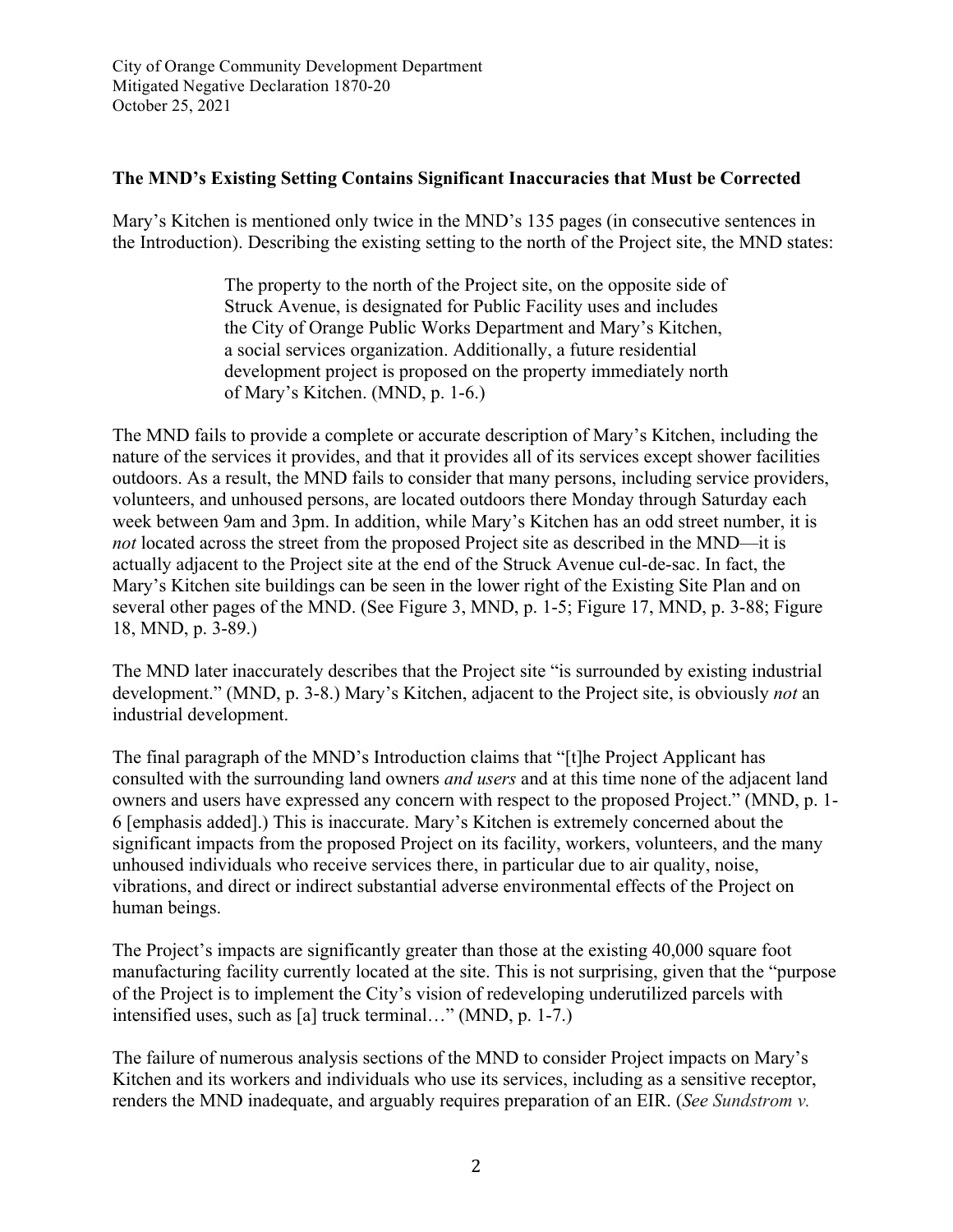*County of Mendocino* (1988) 202 Cal.App.3d 296, 311: An "agency should not be allowed to hide behind its own failure to gather relevant data... If the local agency has failed to study an area of possible environmental impact, a fair argument may be based on the limited facts in the record.")

# **Air Quality Impacts**

"Some people are especially sensitive to air pollution. These groups of people include children, the elderly, individuals with pre-existing respiratory or cardiovascular illness, and athletes who engage in frequent exercise. Structures that house these persons or place where they gather to exercise are defined as sensitive receptors." (MND, 3-18.) Localized Significance Thresholds "are defined separately for construction and operational activities and are dependent on location, project size, and distance to sensitive receptors." (MND, p. 3-12.)

The list of sensitive receptors considered in the Project MND (*see ibid*. and MND, Figure 11, p. 3-19) includes the following:

- City of Orange Department of Public Works (637 W. Struck Avenue, approximately 86 feet north of the Project site);
- Citrus Grove Apartment Complex (1120 North Lemon Street, approximately 130 feet east of the Project site);
- Paw and Order pet boarding service (618 West Collins Avenue, approximately 566 feet south of the Project site);
- Meter Tech Services & Equipment (1035 N. Parker Street, approximately 22 feet west of the Project site); and,
- Orange City Yard Site Affordable Housing Project (approximately 220 feet north of the Project site).

The MND thus considers five locations near the Project site where residents, workers, or visitors gather and may be exposed to air quality impacts from the proposed Project. It fails, however, to consider the potentially significant air quality impacts on workers and visitors to the nearest sensitive receptor location, Mary's Kitchen, which is located adjacent to the proposed Project, a distance of zero feet. This analytical error is especially troubling since Mary's Kitchen serves many elderly and disabled unhoused persons who may be "especially sensitive to air pollution." In addition, Mary's Kitchen is located within only a few feet of one of the Project's driveways where heavy trucks would enter the site. (See MND, p. 3-86; MND, Figure 17, p. 3-88.)

While it appears that the Project is not likely to exceed the South Coast AQMD's regional and local significance thresholds, the air quality analysis is incomplete without considering the construction and operational impacts upon all sensitive receptors, since it has not considered or analyzed impacts on the nearest sensitive receptor location, Mary's Kitchen.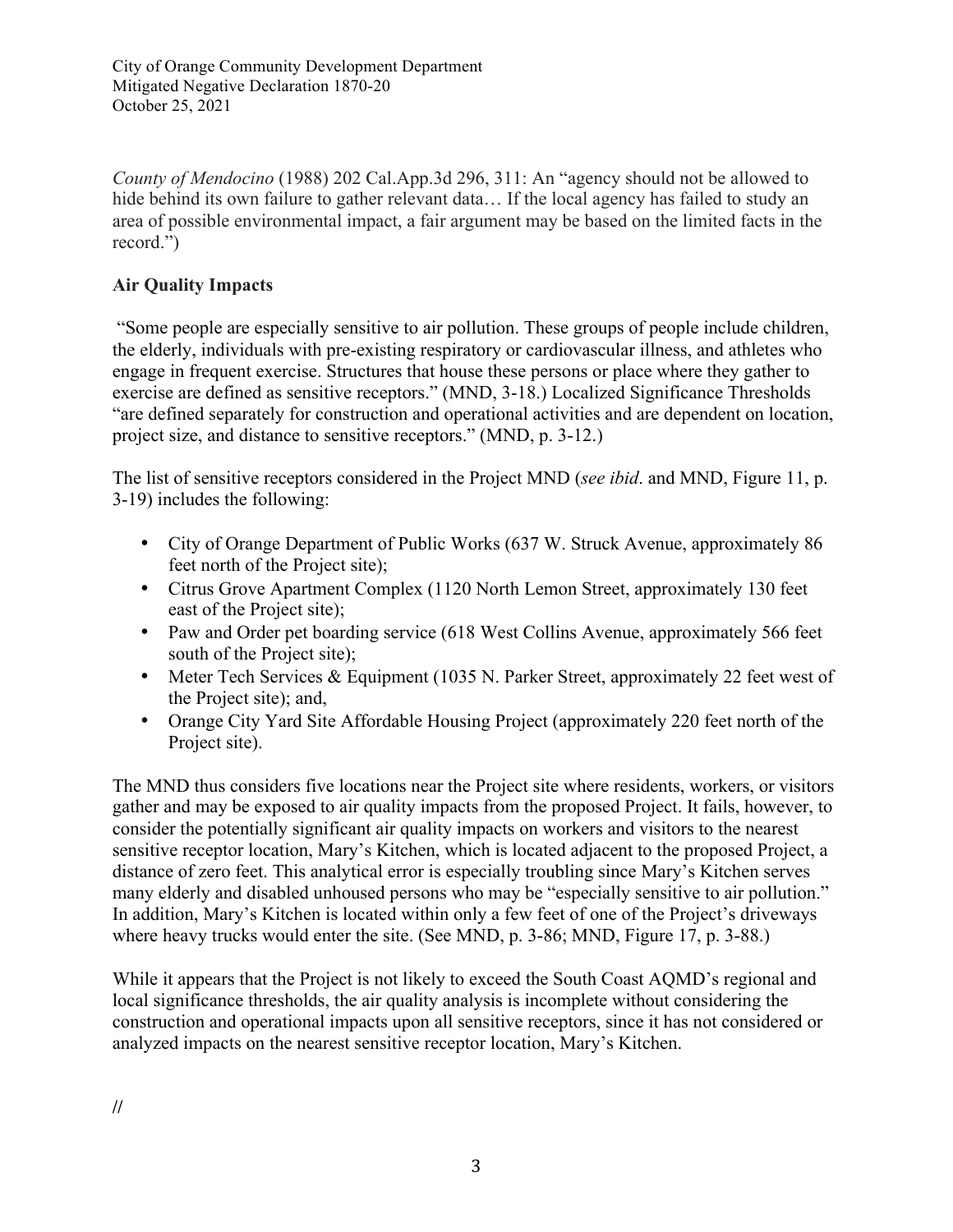City of Orange Community Development Department Mitigated Negative Declaration 1870-20 October 25, 2021

### **Noise and Vibration Impacts**

Just as the Air Quality analysis is incomplete for failing to consider impacts on Mary's Kitchen, the Noise Impact Analysis is similarly incomplete.

MND Table 14 lists four noise-sensitive receiver locations, the nearest of which are located 98 feet and 130 feet from the Project site respectively. (MND, p. 3-73; see also MND, Figure 15, p. 3-72.) Mary's Kitchen, if it were included as a noise-sensitive receptor as it should have been, would be considered to be located zero feet from the Project site, since its property boundary is adjacent. Neither the construction nor the operational noise impacts were considered significant when for the identified noise-sensitive receptors. Given that Mary's Kitchen is much nearer to the Project site than any of the identified noise-sensitive receptors, Mary's Kitchen can be presumed to have a greater noise impact, but the MND is incomplete because it does not measure the impact at the Mary's Kitchen location. (See MND, Table 14, p. 3-73 and Table 15, p. 3-74.)

Similarly, the Construction-Related Vibration Impact analysis is incomplete in that the sensitive receptor locations (the same as for the noise impact analysis) are all located considerably farther away than Mary's Kitchen, from 86 to 566. (MND, Table 16, p. 3-75.)

The noise and vibration impact analysis is therefore incomplete and inadequate because it concludes that there are no significant impacts on sensitive receptors without considering the nearest sensitive receptor, Mary's Kitchen.

# **Mandatory Findings of Significance**

The final impact analysis category considered in the MND is for mandatory findings of significance. The third subcategory within that impact analysis asks: "Does the project have environmental effects which will cause substantial adverse effects on human beings, either directly or indirectly?" The MND concludes that the Project will have a less than significant impact with mitigations incorporated. (MND, p. 3-99.)

But substantial evidence does not support this conclusion because, as described above, the MND fails to consider Mary's Kitchen as a sensitive receptor in its air quality, noise, and vibration analyses, even though Mary's Kitchen is considerably closer to the Project site than any of the sensitive receptor locations considered as part of those analyses in the MND. It is unknown whether there will be substantial adverse environmental effects on the human beings at Mary's Kitchen, and if so whether mitigation measures may be needed or possible, because the MND has entirely failed to analyze or even consider such impacts.

# **Conclusion**

Based on all of the above, Initial Study/Mitigated Negative Declaration 1870-20 for the proposed Truck Terminal Project at 534 Struck Avenue is inadequate and an Environmental Impact Report may be required. "If the local agency has failed to study an area of possible environmental